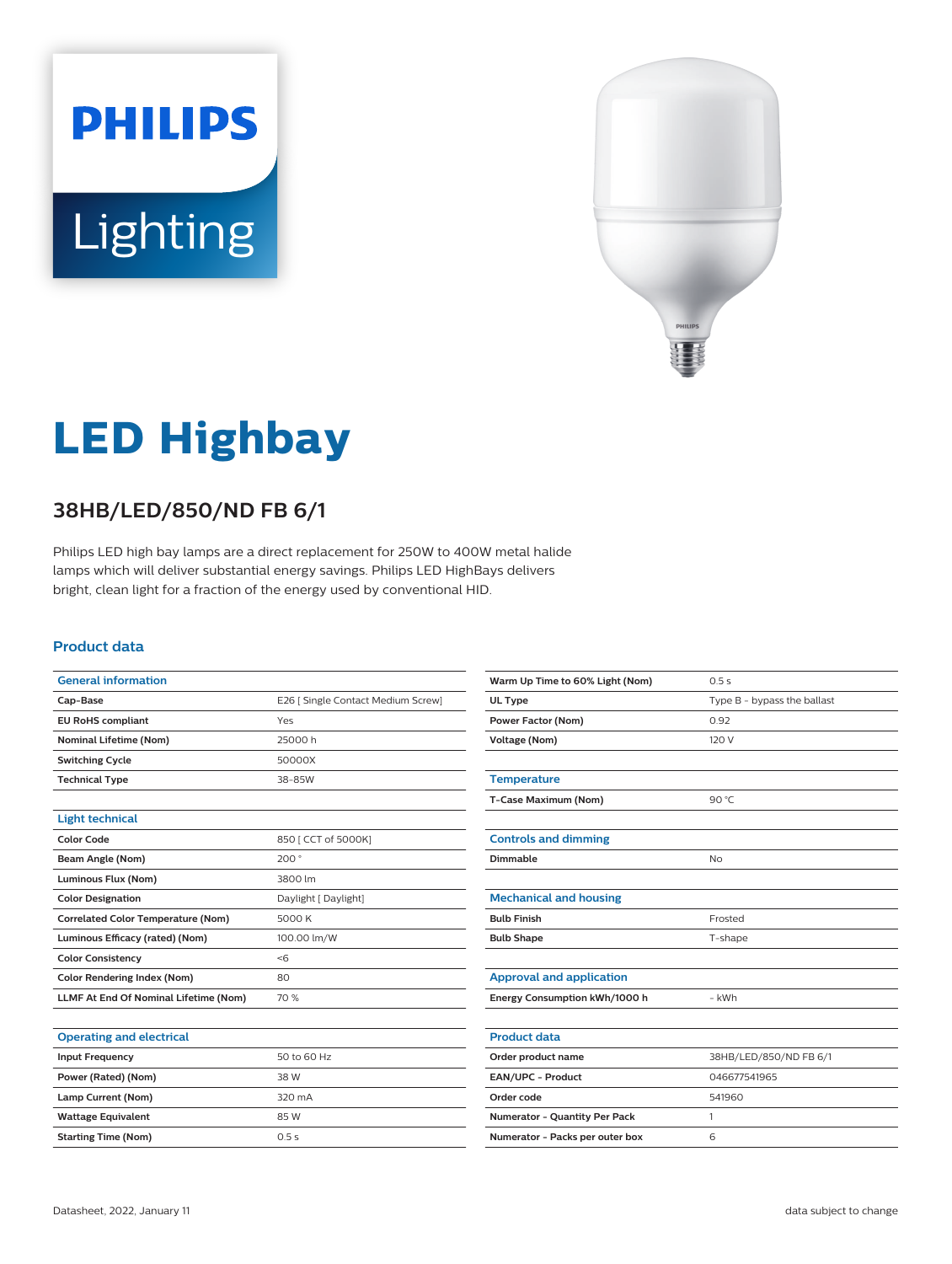## **LED Highbay**

| Material Nr. (12NC) | 929001990104 |
|---------------------|--------------|
| Net Weight (Piece)  | 0.247 kg     |

## **Dimensional drawing**



**38HB/LED/850/ND FB 6/1**

## **Photometric data**



**LEDTrueForce E26 120-240V 38HB**



**LEDTrueForce E26 120-240V 38HB 850 37W**

| Product                |        |        |
|------------------------|--------|--------|
| 38HB/LED/850/ND FB 6/1 | 138 mm | 238 mm |